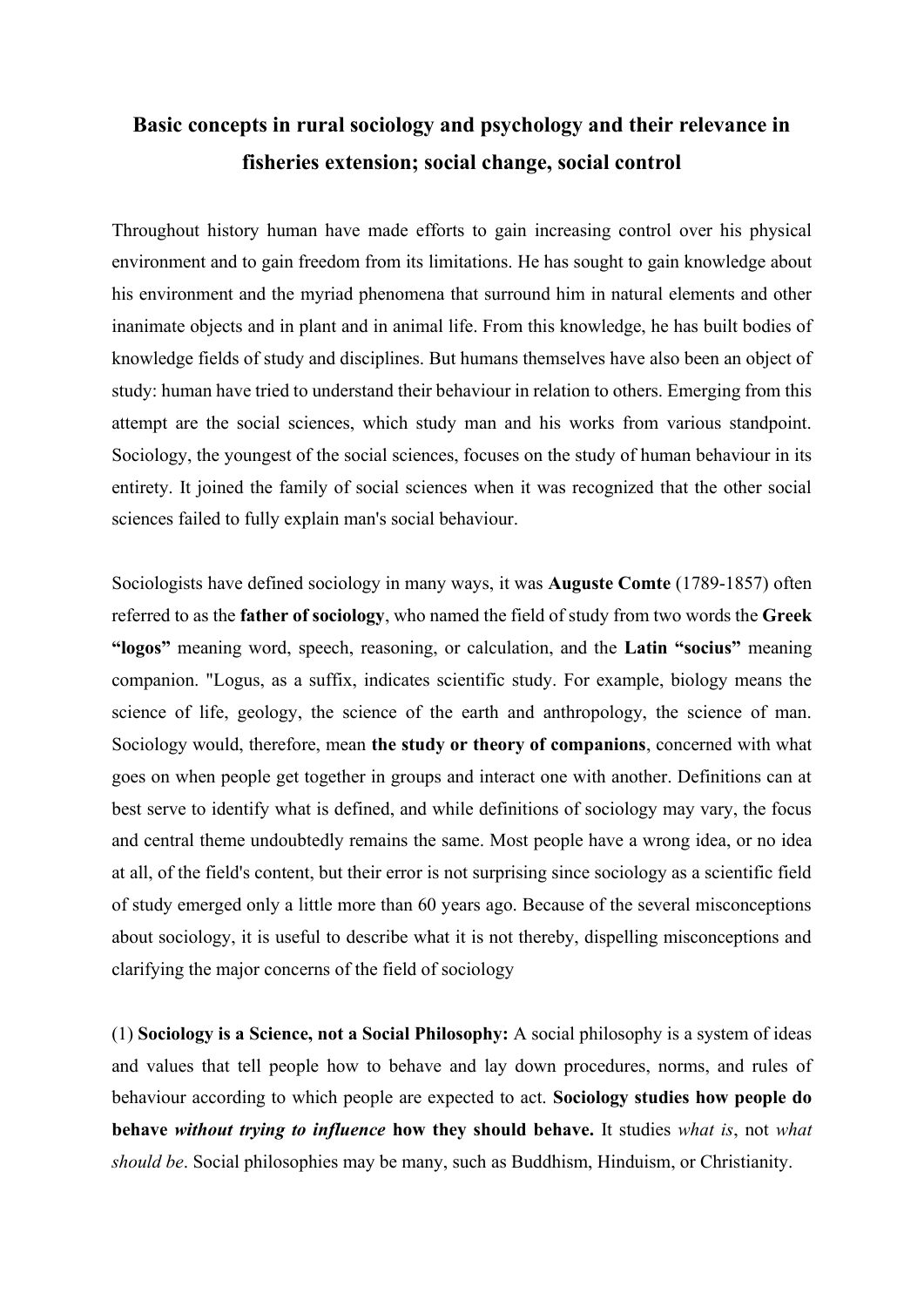(2) **Sociology is Science, not Socialism:** Even though the two words are similar, they are not connected one with another. One is a science interested in systematic determination of facts concerning human behaviour, the other is a political and economic movement

Despite variation in definition, the basic focus and theme of sociology remains the same. What then are the essential ingredients or elements that form a compound called sociology? Let us attempt to list these so as to indicate the broad content of the field of sociology.

- 1. It is the study of man.
- 2. It is the scientific study of man
- 3. It is the scientific study of man's behaviour.
- 4. It is the study of man in relation to groups with whom he interacts

The above can be united in the following working definition: Sociology is the scientific study of man's behaviour in relationship to other groups and individuals with whom he interacts. It is essential to comment on various aspects of the above definition to make for greater comprehension and clarity.

#### **WHAT IS RURAL SOCIOLOGY?**

Rural Sociology is a specialized field of sociology. What has been stated above about sociology refers to man regardless of whether his residence is urban or rural? However, within sociology there are distinctions and specialisation. The people who live in villages and rural areas and follow patterns of occupation and life somewhat different from those living in urban areas. Their behaviour, way of life and beliefs are conditioned and deeply influenced by their rural environment. A specialisation of the field of sociology has therefore emerged. We have stated that sociology is the scientific study of man's behaviour in relation to groups with whom he has reciprocal interaction. Simply enough, when this study focuses on man living in rural areas it is the field of Rural Sociology, the rural location of man's residence and its consequences being the distinction that demarcates this specialised field of sociology.

#### **WHY STUDY RURAL SOCIOLOGY?**

The purpose underlying the study of Rural Sociology is to develop greater understanding of the behaviour of rural people and rural society. Rural Sociology equips the student with tools of understanding that allow effective analysis of rural people in their relationships with others in rural society. But why is the study of human behaviour considered desirable as a field of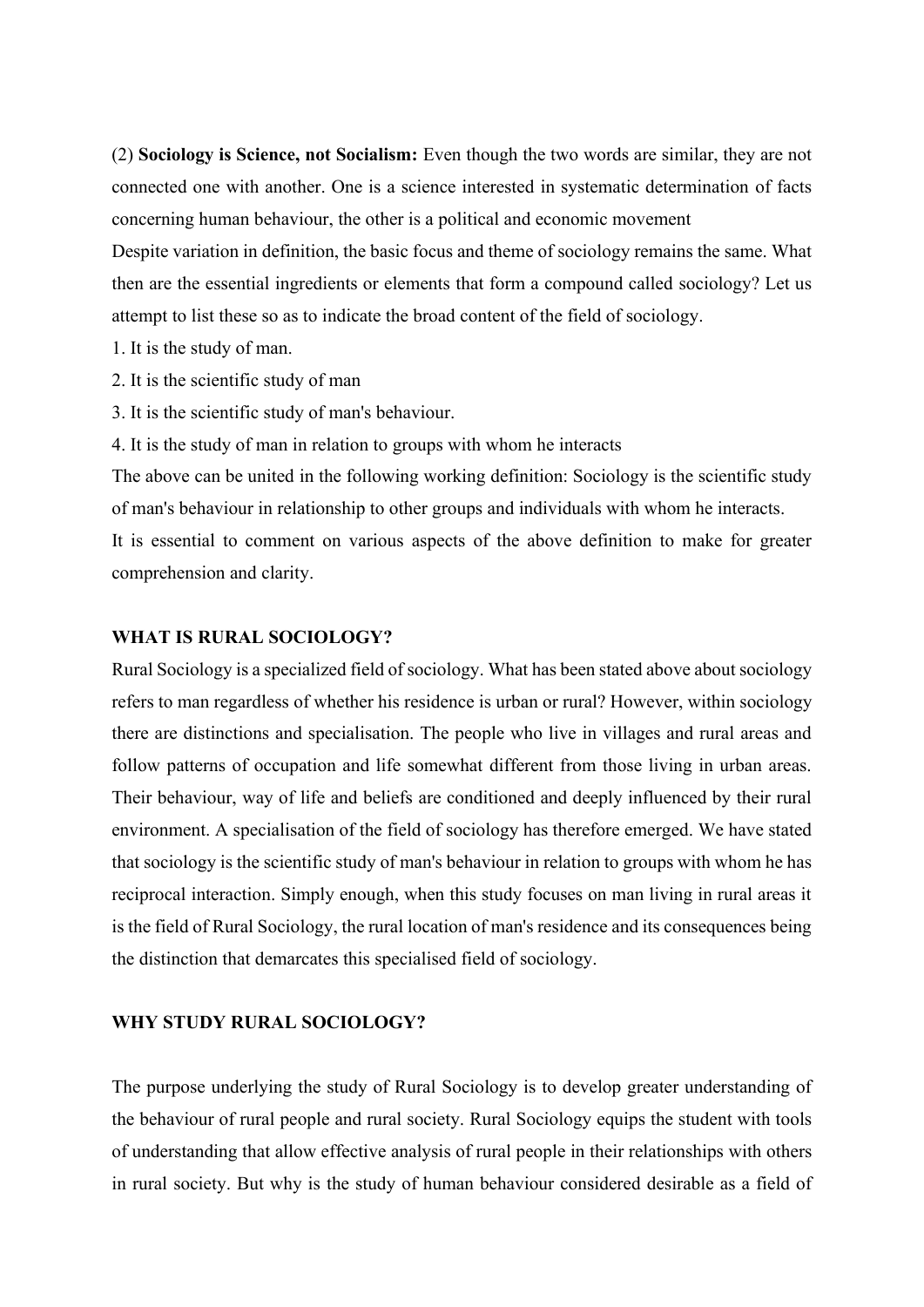study offered to college students? In the United States system of education the student may have the option of studying this subject, but in some countries, such as India, this is a required subject at the undergraduate level for courses of study like the Bachelor's degree in Fisheries, Agriculture etc. and the student has no choice in the matter. The decision to make Rural Sociology a compulsory subject was based in these nations, on the deep conviction that such inclusion was strongly desirable for the following reasons:

The subject is a part of the student's general education. The field contributes to a general understanding of the world and hence to a well-rounded and comprehensive education. While relatively few students who study the field become professional rural sociologists, all are members of society and become more and more involved in various social roles after they graduate from formal academic training

All people must live in society and all have social roles to enact whatever the occupation or profession they follow. Sociological knowledge or knowledge of the society in which he lives and of the people with whom he interacts is of considerable significance and value for anyone of any vocation or occupation.

#### **PSYCHOLOGY**

Psychology is the science of human behaviour. BEHAVIOUR of an individual refers to anything an individual does. An act of behaviour has three aspects

**Cognition-** to become aware of or know something, **Affection**-to have a certain feeling about it, and **Conation**- to act in a particular way or direction after the feeling.

Human behaviour may be covert (expressed inside like: perceiving, remembering, reasoning, thinking) or overt (expressed outside or unobservable actions like: walking, dancing, running, using body language such as hand gestures and facial expressions). While symbolic adoption is an example of covert behaviour, use adoption is an example of overt behaviour.

Personality is the unique, integrated and organized system of all behaviour of a person. Personality is the sum total of one's experience, thoughts and actions: it includes behaviour patterns, traits and characteristics that make up a person. A person's physical traits, attitudes, habits and emotional and psychological characteristics are all parts of one's personality.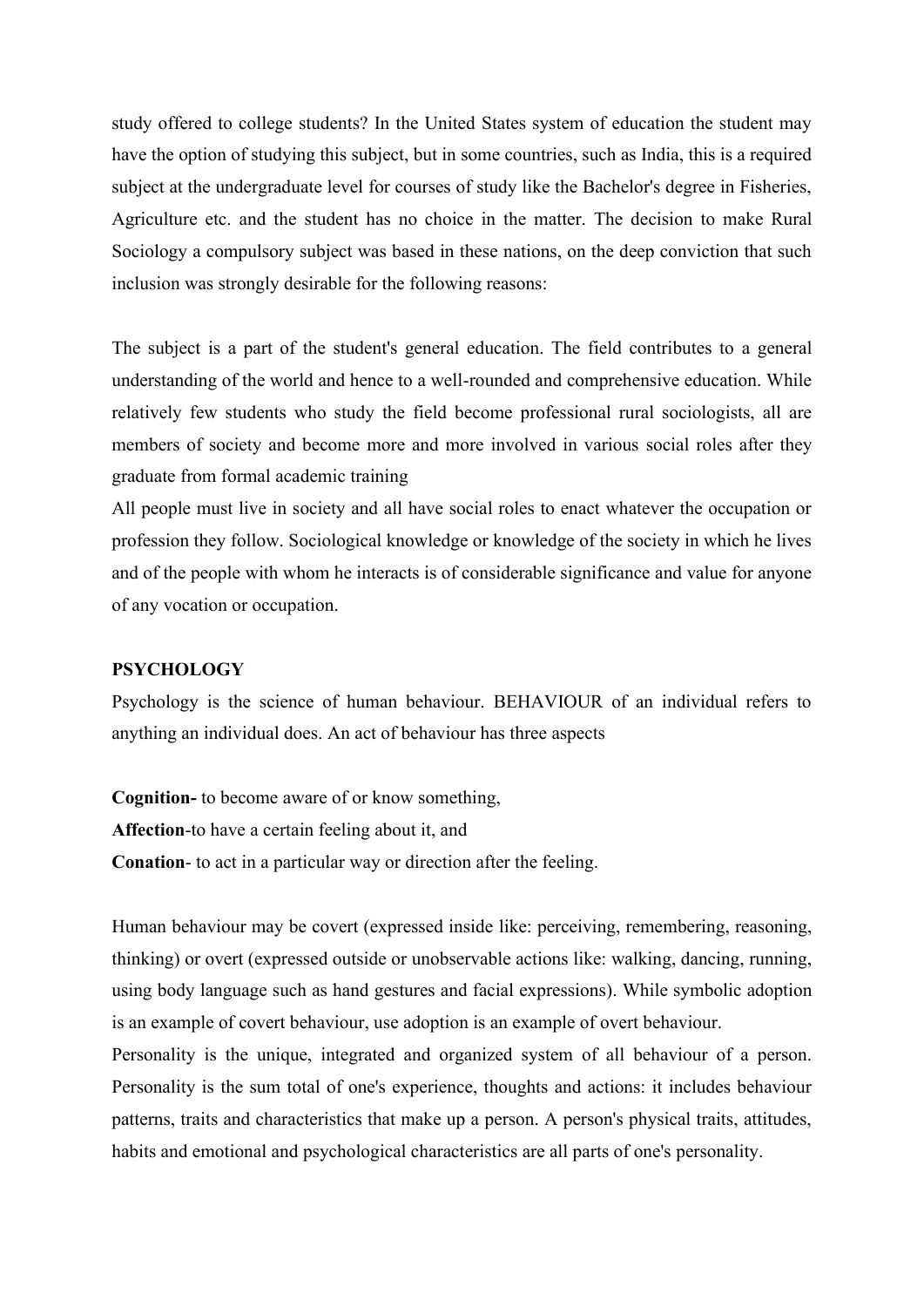Genetical influence on personality is seen clearly in the effect of physiology on physique and temperament, their interaction, and the role of nervous system in the acquisition of personality traits.

The cultural influence commences at birth with the infant's response to environment and continues throughout life as the influence of the home, community and society increases during growth and maturity of the individual. Parents, teachers and friends exercise great influence on the formation of attitudes and of the personality as a whole.

### **Social Control**

**SOCIAL CONTROL** is the pattern of influence the society exerts on individuals and groups to maintain order and establish rules in the society. Social control helps in the maintenance desired social values i.e. conformity, which makes modification of the existing behaviour difficult and slow. Social control may vary in degree.

**Folkways** are the informal rules of behaviour based on habit and tradition, mostly found in usage. Violation of the folkways are not taken very seriously by the society how a person shall eat or the type of dress one shall wear are determined by folkways.

**Mores** are socially acceptable ways of behaviour, that do involve moral standards. They are the group-shared understanding about what to do and what not to do in a situation. The ways of behaviour imply some amount of compulsion, the deviation from which may severe social action. For example, rearing of a particular animal, inspite of its profitability: may not be acceptable to a group or society. Mores are more powerful than kways in conditioning the behaviour of an individual.

**Norms** are the established behaviour patterns for the members of a social system. It Expected that the members of a society shall follow the norms. A person who deviates from the norm is generally regarded as a deviant by other members of the system. An individual who first adopts a new technology may be regarded as a deviant by others.